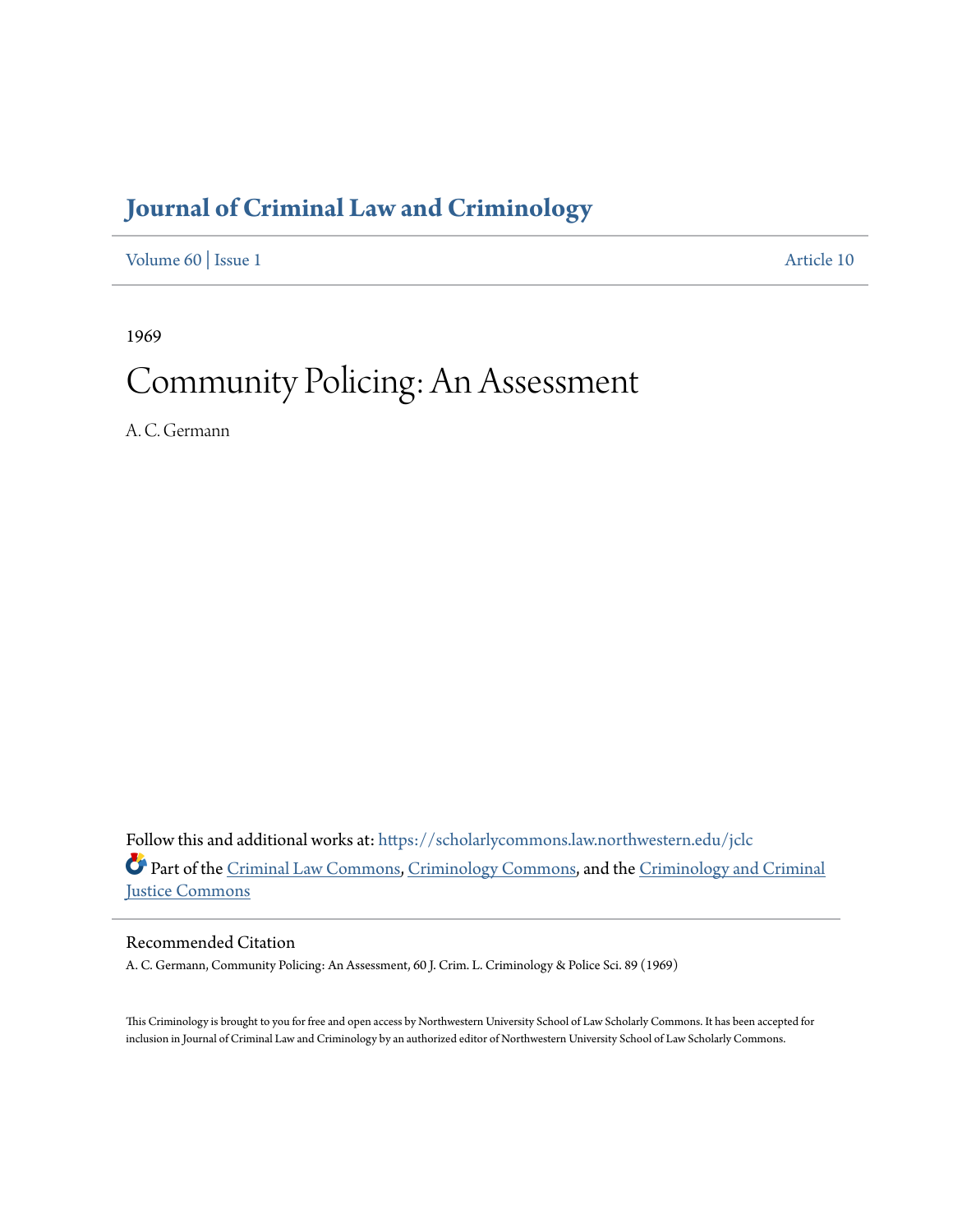## **POLICE SCIENCE**

### COMMUNITY POLICING: AN ASSESSMENT

#### **A. C. GERMANN**

**A. C.** Germanu, **D.P.A.** is a Professor of Criminology, California State College at Long Beach. Dr. Germann served for a number of years as a member of the Los Angeles Police Department, and the faculty of the School of Police Administration, Michigan State University. In 1957 he began the development of the Police Science Program at Long Beach State College, and served as head of the department there until 1963 when he returned to full time teaching, consulting, and research. His present paper was presented February **28,** 1968 at a meeting of the Southern California Police Training Officers' Association, Westminster, California. We are pleased to again have Dr. Germann as a contributor.-EDITOR.

The current tensions, revolts, riots, and rebellions in American cities are deplored by all thinking citizens of good will. Novelists, sociologists, psychologists, and social psychiatrists have pointed to the alienation, both individual and group, that shatters the unity and stability of our communities. Many citizens, looking ahead, worry over the threatening union between the young radicals-few in number--and the dispossessed and disenchanted-who number in the millions. Foreign and domestic problems involve continual debate about the morality, rationality, and propriety of government policy and trigger demonstrations that involve not only odd and immature citizens, but also some of the most honored and respected members of our communities. The control of police is as hotly debated as the control of riots. Our core areas seethe, and democratic dialogue is often replaced by street debates that involve bricks and molotov cocktails vs. billy-clubs and tear gas. The police are seen by some citizens as men who "protect and serve" and by other citizens as men who "coerce and beat."

From coast to coast, police and sheriff's departments have initiated radical changes in program as they arm themselves in preparation for guerilla warfare. The Newark, New Jersey, *Ledger* of August 9, 1967, reported some \$331,000 budgeted by the city for riot control equipment including AR-15 rifles, barbed-wire, armored cars, and high-intensity lights to blind snipers. The Los Angeles *Times* of February 15, 1968 reported a secret police program to put down riots which included riflemen with telescopic sights, a "general staff" plan similar to the military commands, black cloth covers for "their glistening white helmets," fiber shields

"similar in appearance to those carried by Crusaders," and the budgeting of two armored cars.

Dr. Richard A. Myren, Dean of the School of Criminal Justice, State University of New York at Albany, submitted a paper on "The Role of the Police" to the President's Commission on Law Enforcement and Administration of Justice. In that paper, speaking of functions that are regularly assigned to police agencies, he said:

"Although they do have an important role to play in civil defense in case of invasion, police do not have authority nor responsibility for maintaining tank, paratroop, and similar military units as do the para-military police organizations of some other countries. Police in the United States are also not lawfully assigned the role of controlling and suppressing political opposition to the party in power, although there have been instances, at particular times and places, when they have seemingly assumed or been assigned this role illicitly."

The Vietnam War has been criticized because it quietly but rapidly escalated from a small program involving a few military advisors to a full-scale war involving over a half-million American troops. Will American police agencies likewise quietly but rapidly escalate their programs to become fullfledged para-military organizations in these United States? Will the American policeman soon come to describe himself as a "citizen soldier"? These questions deserve serious consideration by all citizens interested in the role of police in a free society.

Vitally necessary changes-available housing, increased employment opportunity, crash pro-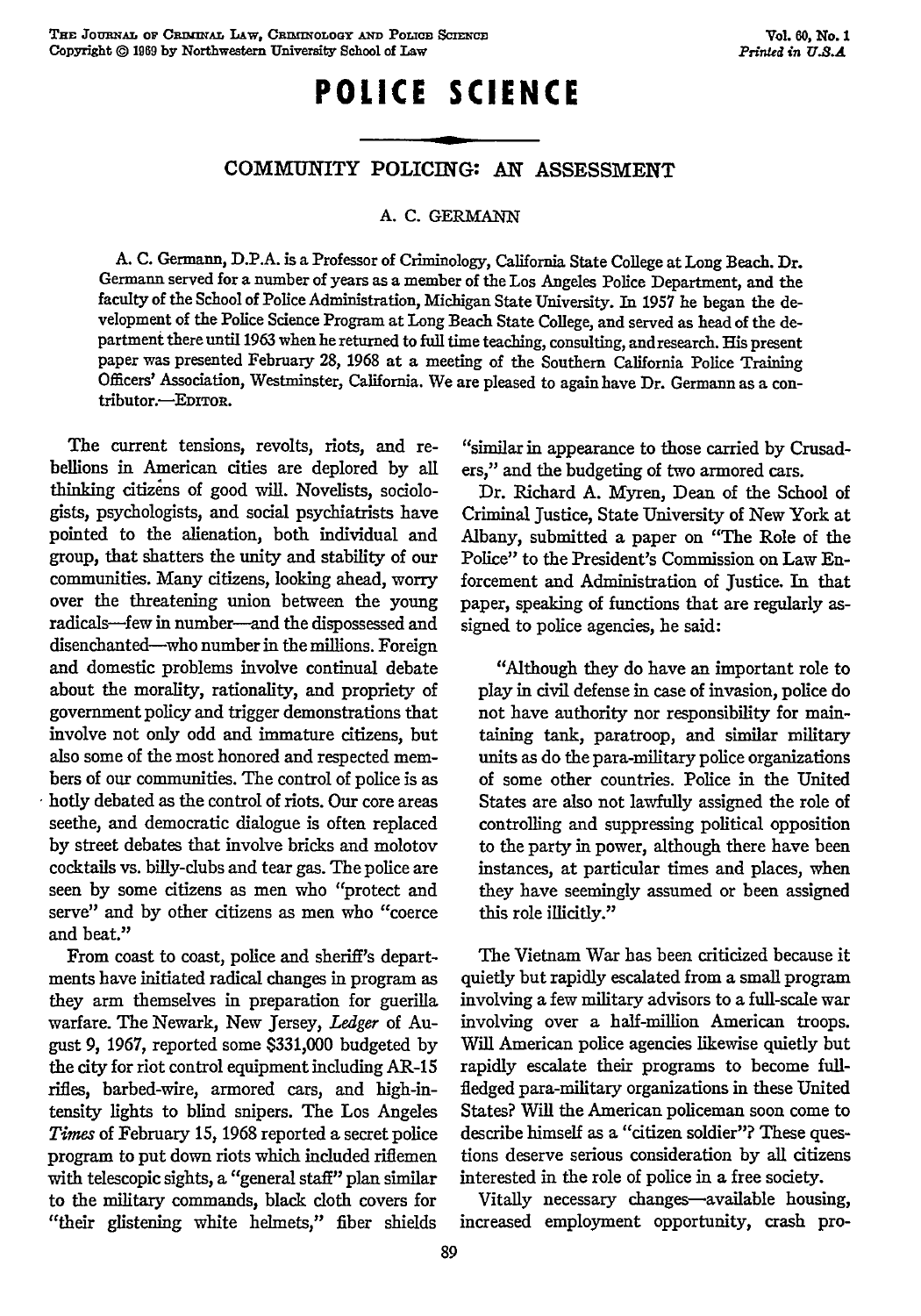grams in education-have been receiving but token attention and minimum action. Many citizens who will not support open housing, curbs on job discrimination, or money for schools, irrationally excoriate communists, criminals, and outside agitators and call for stronger repression and heavier sanctions whenever ill-advised action programs seek to achieve change by the use of violence. If we crush all such violence with violence and yet continue to give only token attention to needed change, it is easy to understand how angry citizens lose hope. If we decline to relate to the frustrated people of our cities, it is not easy to blame them for following other banners. If our answer to the agonized cry of the deprived lies in patronizing or derogatory speeches, jail or death, can we really expect more than the rocks and fires we have experienced? Commenting on the crisis in our cities, the<sup>r</sup>late Senator Robert Kennedy recently said:

"It is right to be against violence. And it is easy to be against violence. But those who tell us that the answer to civil strife is simply more police and bigger jails, who blame a few agitators or a handful of criminals-such men betray the future of the American nation. Violence is wrong, but it is also a reminder. It is a reminder that millions of American citizens have been shut out from the blessing of American freedom. It is a reminder of our common failure to ensure opportunity for the black man, and the American Indian, for the Mexican-American and the Puerto Rican-for all of the oppressed in our midst. It is a reminder that the American promise is still unfulfilled... We must reject absolutely the leadership of fear, the cries of those who find repression more congenial than justice, and anger more popular than compassion." (1)

Many of the recent holocausts have been triggered by some police action. Why? Is this due to the fact that many do not look at policing as the enforcement of justice-but experience it as the enforcement of injustice? Or is it due to the fact that the man in blue is seen as the most highly visible representative of the "other" communitythe affluent, apathetic, self-satisfied body of people who really do not care? Or is it due to the fact that our police are the most easily available target for the coalescence of anger? In any event, the universality of such triggering is an interesting phenomenon worthy of study.

"Law and Order" is important-but justice, the

rendering of each his due, is more important, and it is possible that all of us may learn much from these trying days. **All** barriers to understanding must be torn down; emotionalism and scapegoating must be rejected. It is far easier to point a finger at a communist, criminal, outside agitator, indifferent politician, or inept policeman, than it is to say "mea culpa"-"through *my* fault."

We can no longer afford the luxury of simplistic judgment whereby the community and the police cry "shame" to each other. We must quickly come to appreciate that community policing is a matter of shared responsibility and total involvement of all citizens—whether or not they wear badges. We must quickly come to appreciate that the policeman is simply a citizen who gives his full-time career attention to matters which must be the responsible concern of all citizens. We must quickly come to appreciate that the policeman is a mirror of the community and barometer of community values-good or bad.

#### THE **COMMUNITY** SCENE

Our communities very often seem to want their police "to make people good," a commendable goal, but not the proper function of police. Our communities often seem to want their police to protect the community from "the questioner of the status quo," the non-conformist, and such a desire, in these days of social protest, is unrealistic. Our extremists are questioning moderation, our peace demonstrators are questioning militarism, our minorities are questioning racism, our hippies are questioning materialism, and our youth are questioning the hypocrisy of their elders; and no police agency of integrity can allow itself to be misused **as** an instrument for the harrassment of unpopular ideas.

In some communities there is an emotional swell to repress unpopular groups and movements **by** restrictive legislation, and our national congress regularly considers repressive legislative proposals. Over one hundred years ago, Alexis de Tocqueville gave an apt warning:

"If ever the free institutions of America are destroyed, that event may be attributed to the omnipotence of the majority, which may at some future time urge the minorities to desperation and oblige them to have recourse to physical force. Anarchy will then be the result but it will have been brought about **by** despotism." James Madison, in the Federalist, tells us that "It is of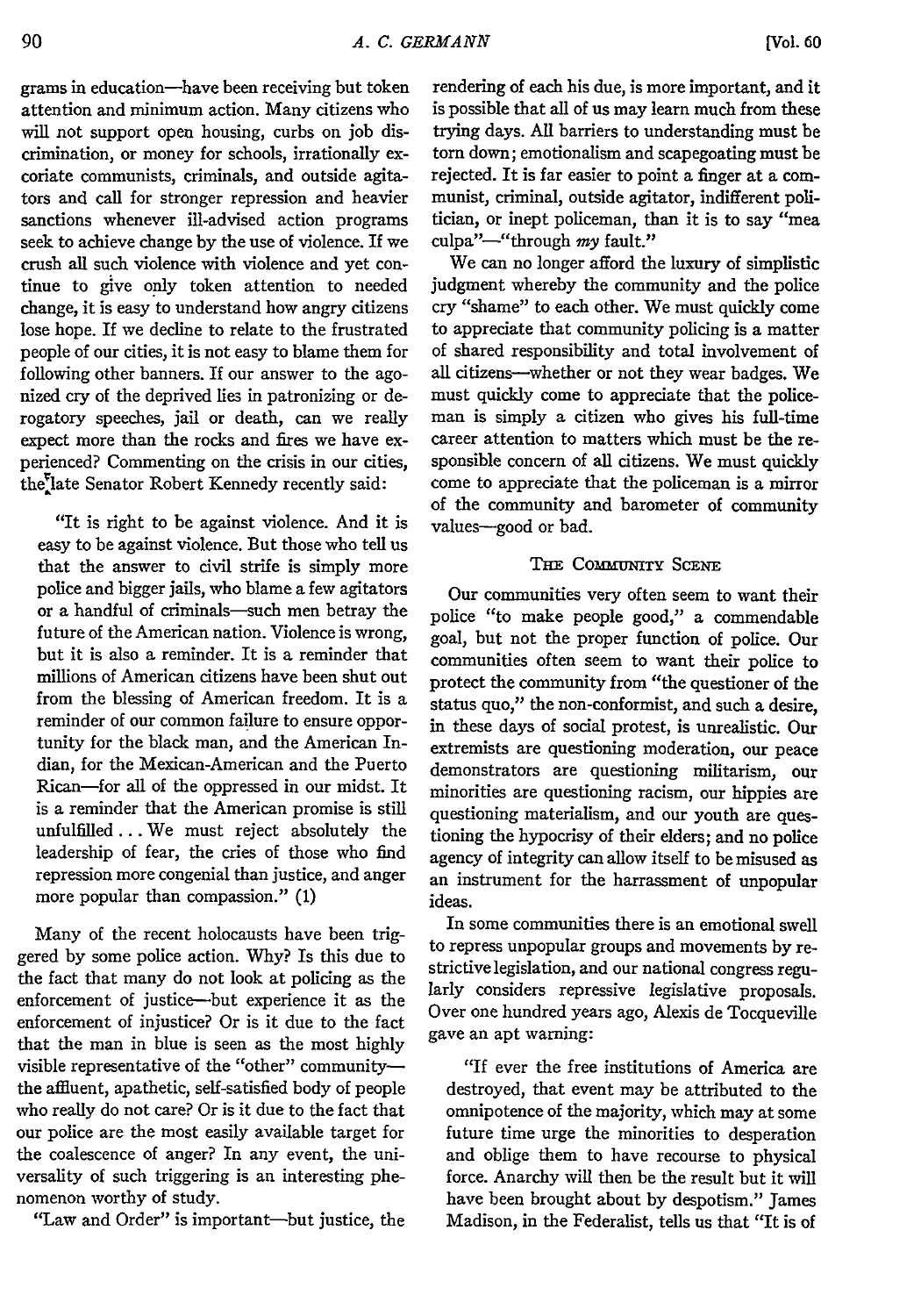great importance in a republic, not only to guard the society against the oppression of its rulers, but to guard one part of the society against the injustice of the other part." (2)

The modem, creative community must see further than restrictive legislation as answers to the disquiet of social protest.

One way to create respect for law is to eliminate any questionable laws which are so sweeping in scope and heavy in penalty that they do not receive wide public support. Our criminal codes must be revised so that'they prohibit specific, carefully defined, serious misconduct, so that they can be enforced with simplicity and darity, and so that they encourage public support.

If we have unreasonable legalities, in the areas of private behavior related to marriage, sex conduct, abortion, birth control, liquor, drugs, gambling, we may legally work to repeal them. Failure to repeal foolish laws, which make moral individuals legal offenders (such as happened during the days of prohibition), has played a part in generating indifference toward observance of the reasonable laws.

Jerome Skolnick, in a paper "Professional Police in a Free Society," states:

**"....** legal moralism may undermine the moral authority of the criminal law. For example, whatever may be the negative effects of marihauna use, there is no evidence to substantiate the violent and destructive behavior purported to be associated with marihuana use by the Federal Bureau of Narcotics and associated police literature. Surely, the penalties now imposed for the sale, possession, and use are not commensurate with harm, since there is no evidence to demonstrate that marihuana is more harmful than alcohol to the user, and it may be less so. Yet the penalties associated with marihuana use and sale approximate and sometimes exceed penalties for committing such violent and destructive behavior as robbery and rape. Excessive zeal in setting penalties cannot help but undermine the moral authority of the criminal law." (3)

There is a curious change occurring as we look at today's community. While some police are becoming conscious of the need for lawful enforcement of the law, and becoming ever more sensitive to the legal proprieties, many citizens are becoming ever more indifferent to the law, and, in some circles, to be law-abiding is to be "square." In some commui-

ties civil disobedience has become uncivil disobedience. We formally encourage legal social protest in our democracy and protect it, but illegal social protest now plagues the nation.

We certainly have an obligation to obey just laws. We may question blind obedience to all laws, but we must seriously question irrational violation of law. Conscience is important to moral well-being, but conscience is not infallible. The democratic process does not simply consist of "whether or not I get my way." We must work together, in all our communities, to build an understanding respect for reasonable law-for law is a successful weapon on the side of right and justice only if the obligation to obey the law is recognized as reasonable.

#### THE POLICE SCENE

The word "police" is currently used to identify that institution of social control which, for the community, attempts to prevent crime and disorder and preserve the peace, and for the individual, attempts to protect life, property, and personal liberty. Prior to the 19th Century, protection was afforded through "folk police," as exemplified by the old "hue and cry," "watch and ward." Fulltime governmental policing, as we know it today, is a product of the industrial revolution, and dates from the Peelian reforms of 1829.

Unfortunately, many people have a narrow view of the police *role* and identify it with the limited function of crime repression-the mechanical treadmill of investigation, identification, arrest, and prosecution. Certainly, much more is involved, and many observers have expressed a more broad view.

Crime prevention, a function which involves all activity that attempts to keep crime from happening, is not a newly identified function of police. One very early statement was most positive:

"It should be understood, at the outset, that the principal object to be attained is the prevention of crime. To this great end, every effort of the police is to be directed. The security of person and property, the preservation of the public tranquility and all other objects of a police establishment would thus be better effected than by the detention and punishment of the offender after he has succeeded in committing the crime."

That statement is from a general order issued to the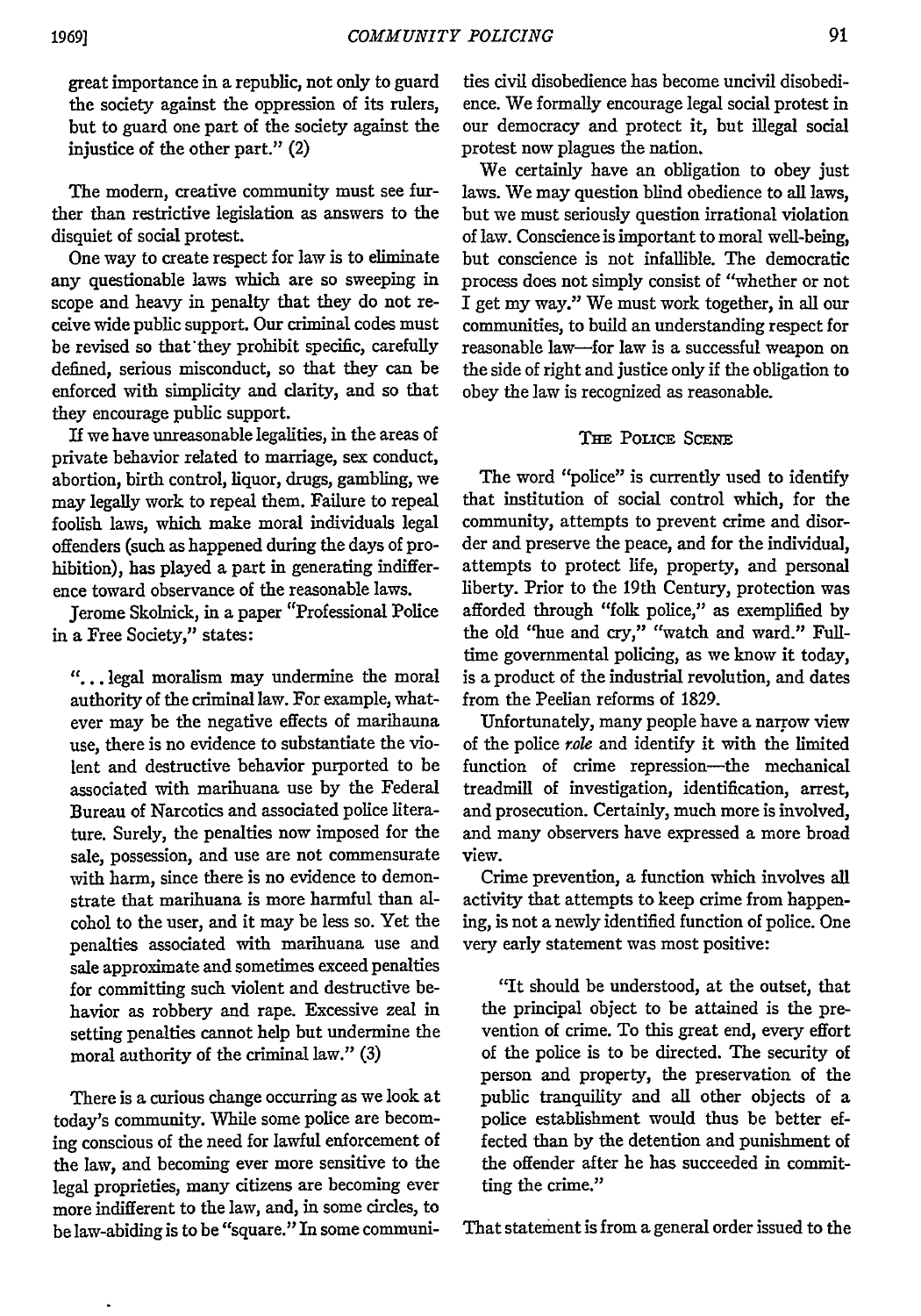New Police, London, England, by Commissioner Charles Rowan, September, 1829.

Some American police of limited perspective tend to view their work as that of "catching crooks," and are unable to identify with the community and departmental activities that are of educational, counseling, and service types. It was in 1931, some 37 years ago, that August Vollmer, revered mentor of American policing, said: "The policeman is no longer merely the suppressor of crime, but the social worker of the community as well." (4)

It might be helpful if we were to consider a change of name for the police as they come to assume a more broad role than that of "thiefcatcher," and as they change from a *law* oriented to a *people* oriented operation. Perhaps the policeman should be re-named "human affairs officer," or "public welfare officer," "public service officer," "public safety officer," or "human relations officer." Perhaps a change in uniformed appearance is in order with a lesser emphasis on glitter, helmets, and weaponry. With a more broad role, with a different title, and with a less combative and hostile appearance, it is quite possible that public attitudes toward the police might change rapidly and affirmatively.

As we look to police organizational structure, we see a semi-military format that creates a pattern of superior-subordinate relationships which are often sycophantic in flavor, instead of a pattern of professional-professional relationships which are unified by mutual commitment to professional values. In this context, it might be helpful for our police to consider a revision of military rank designations to professional titles. And it would be most helpful to amend the organizational environment so that diversity, rather than uniformity, initiative, rather than acquiescence, and shared responsibility, rather than compliance, become the hallmarks of a mature police department.

Do not misunderstand these observations-we must acknowledge the need for crime repression and see it as a proper function of police-but we must not so exaggerate "crook catching" that we lose sight of the equally valid function of crime prevention. We must acknowledge the need for administrative control and see it as a necessary part of institutional operation, but we must not so exaggerate "rank" that we lose sight of "professional competence" as a mark of accomplishment and worth.

Police *methods* are now being examined by legal, managerial, and academic researchers. Many outmoded procedures have survived the test of time and are just as ineffective today as they were 50 years ago. Some myopic police agencies look to increased efficiency and applications of modern scientific technology to solve all problems of modern policing-without giving sufficient attention to the values of a democratic legal order, and without giving sufficient attention to the professional development of police personnel.

Certainly, we have a great need in the American police service for people who understand the basic values of our society as well as they understand how to manipulate the radio squelch knob; for people who understand themselves and their fellow men as well as they understand how to take a burglary report; and for people who understand the alternatives to detention and arrest as well as they understand how to apply the police "strangle."

We must study and solve the impasse wherein police administrative superiors insist on increased "production" and "results," and police judicial superiors insist on "fair play" and "due process." The police institution must be as thoroughly dedicated to legally proper procedures as it is dedicated to meeting anti-social criminal acts through repression. The police supervisor must be as interested in abuses of police authority as he is interested in abuses of police equipment. He must be as opposed to the harrassment of unpopular citizens as he is opposed to sleeping on duty. He must be as opposed to the "roust" arrest as he is opposed to drinking on duty. He must be as opposed to the excessive use of force as he is opposed to the acceptance of bribes.

Certainly, we must develop improved methods for public examination and control of police operations, for even though we pay lip-service to the idea of citizen controlled police, most agencies now exist without the careful audit and scrutiny necessary for the achievement of full public confidence.

Police *attitudes* are the source of community cohesiveness or divisiveness and should be examined. Some police have values and standards more appropriate to the days of public hangings, and a very limited social awareness. Some police have more readily identified with the duty of maintaining *order* than with the duty of maintaining *liberty,* and could be expected to agree with H. L. Mencken that "policemen are not given night-sticks for ornament." (5) Some police have been identified as "the last puritans" with a predilection toward moralizing.

There is evidence to indicate that the policeman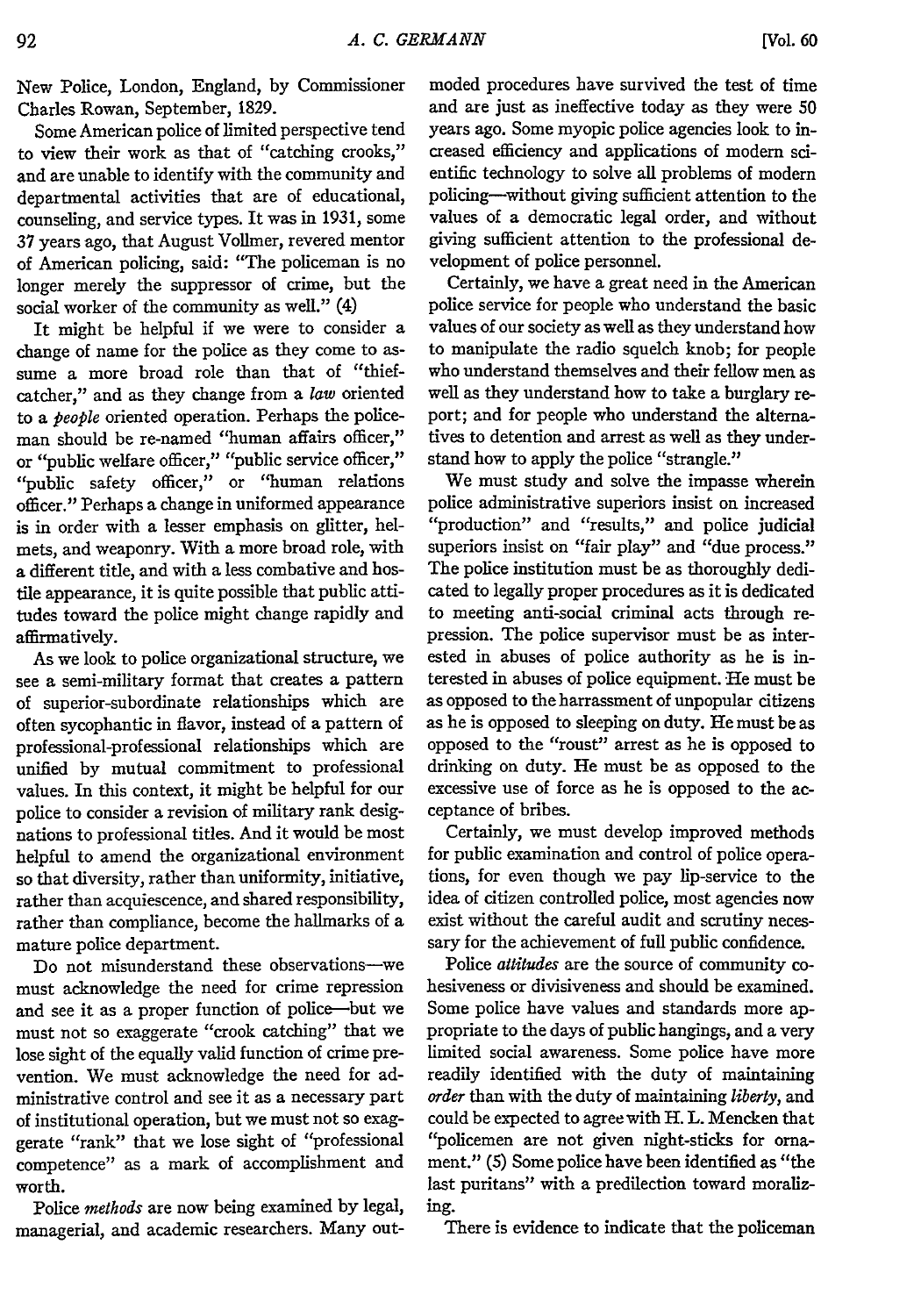has been, traditionally, authoritarian in attitude, with a conservative social philosophy. This mental set makes for automatic conflict with behavioral scientists, civil libertarians, the legal profession, and non-conformists, and serves to make interaction uncomfortable and collaboration difficult for such officers. Chief William H. Parker, Los Angeles, noted that most of the police of America are "conservative, ultra-conservative, and very right wing." (6) If all of the surface indications of ultraconservatism stem from a deep-rooted belief system, any community dedicated to the social ethic should be properly frightened by such phenomenon-particularly, **if** it is true that racist views are characteristic of ultra-conservative and very right wing mental sets.

Some police expect and welcome information concerning public wrongdoing, but reject and derogate information concerning abuses of police authority. Such attitude may stem from the fact that to find an officer at fault might be to find the department at fault, particularly **if** his actions are commonplace and a matter of accepted departmental routine.

Police administrators often point with alarm and repugnance to civil disobedience, assaults on police, and disrespect for authority, but are strangely silent relative to questionable police conduct. At South Carolina State College, Orangeburg, South Carolina, February 8, 1968, at least 16 of the 28 Negroes shot by troopers were struck from the rear, two of the three who were fatally injured were shot in the back, a number of the students were on the ground when shot, and two were shot in the soles of their feet. (7). As of this date it would appear that no police administrator or police spokesman has publicly questioned, even to the slightest degree, those police actions.

Much of what is called "police brutality" might more accurately be termed "police indignity," for the illegal use of physical force is far less common than improprieties of verbal expression or unjustified police field procedures.

Conformist attitudes among police personnel are common. The average police department demands conformity and compliance of its people to the point that a man cannot rise to an executive position unless he "sings the party line." The man who wants to exercise critical judgment and make innovations becomes anathema and destroys his chances for advancement. It seems obvious that to expect blind, unquestioning obedience, and to demand absolute loyalty, "right or wrong," is to imi-

tate the dictatorship. Chief Thomas Reddin, Los Angeles, states:

"Actually, law enforcement does a pretty good job of stifling creativity and encouraging conformity. A strong body of opinion exists that the conformist is the one who gets ahead. And let's not kid ourselves, many men make their way to upper levels by pursuing conventional standard approaches. But a word of warning-where conformity is being accepted, or even encouraged, a lot of good talent goes into hiding and is being wasted. Too often, conformity to established thinking and procedure is considered the keystone of a smooth running organization. And, when you think of it, why not? Under such conditions, decision making is routine. There will be no serious problems. Work performance will be adequate, though conventional. Leaders look good because all seems to be going smoothly. It appears that one would almost be a fool to experiment, encourage creativity, suggest changes and in so doing perhaps risk his reputation. But, as the doctrine of an organization, conformity can spell stagnation and a descent into mediocrity." **(8)**

These judgments about role, organizational structure, methods, and attitudes are not at all intended to suggest that American law enforcement is all bad. They are intended to suggest avenues by which poor American law enforcement can become good, and by which good law enforcement can be perfected.

#### POLICE-CMUJNITY **RELATIONS**

Whenever we see the conjunction of "policecommunity," as in the title of a "police-community relations institute," we should be uneasy, for it implies an incorrect disjunction, an unsuitable dichotomy. The police are the community; the community is the police. The community and police must be considered as an organic unity, a mutually supportive partnership. Any community relations program that involves the police as *part of* the community, not *apart from* the community, is on solid ground. The community must involve itself with the police; the police with the community. Neither the community at large, nor the police, can afford insulation, isolation, indifference or enmity any more than can a healthy functioning family. Our thinking about community relations programs, of course, must be realistic, and no one should as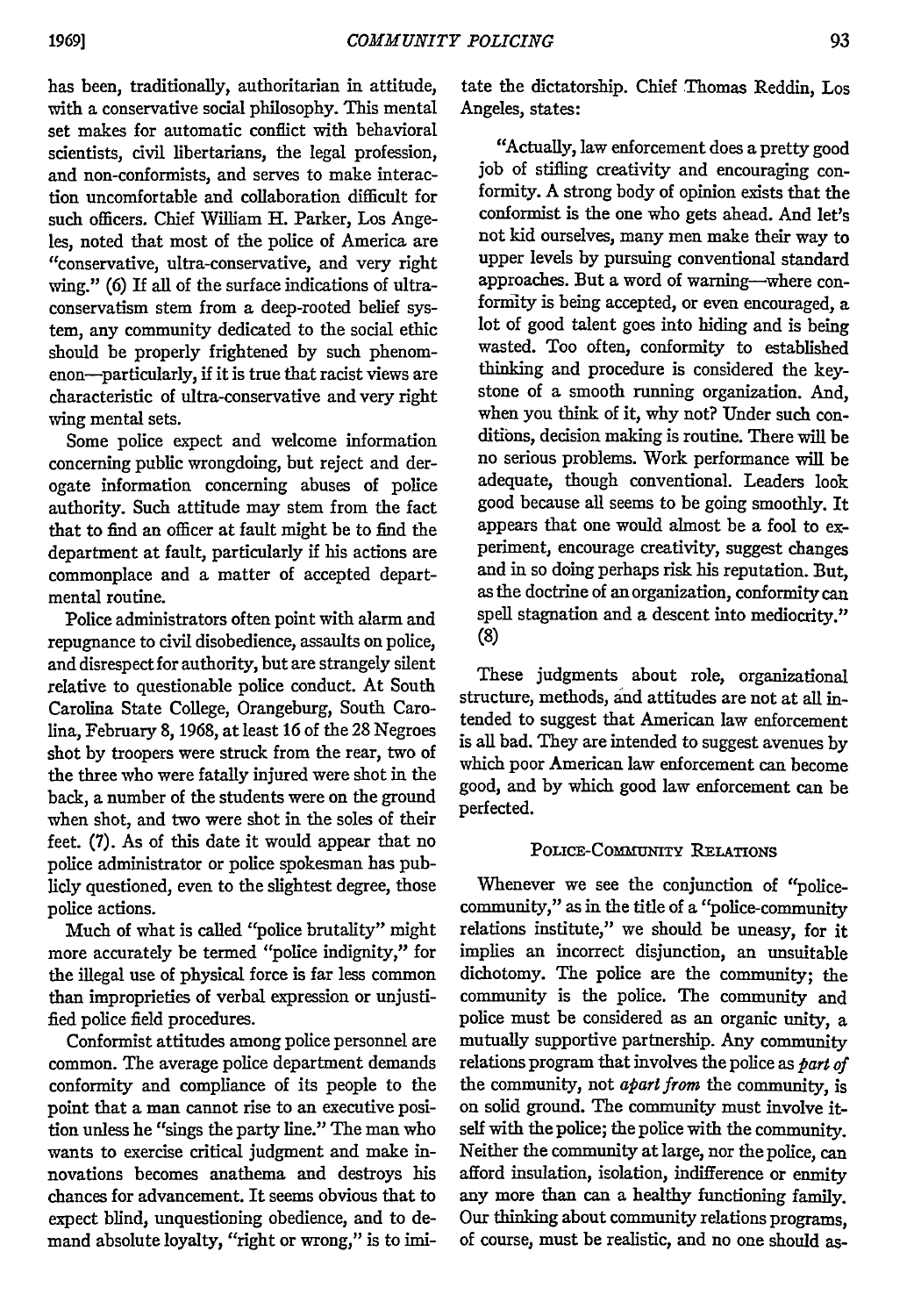sume that such programs will cure long-standing social injustices overnight.

Some police agencies have inaugurated community relations units. There are dangers here, as well as advantages, for such a unit can become a meaningless superstructure, an empty gesture, if the police on the beat are barging around the community like misguided engines of destruction at the same time that community relations personnel are attempting to initiate productive dialog and seeking meaningful resolution of grievances. The hard fact is that every single member of the police agency must be a community relations officer if any real or lasting progress is to be made.

#### POLICE LEADERSHIP

Many American police forces are in trouble today because they lack imaginative leadership at the top level. There is ample evidence to indicate that many American police administrators are narrow-minded, parochial, tunnel-visioned individuals who are frightened at innovation and who perpetuate ineffective law enforcement. Two thirds of our police administrators have never attended college. Less than 10% have a college degree. (9) In other words, there are a lot of deadheads and nottoo-bright people in police management positions, and substantial change will only come over the dead bodies of some current neanderthal incumbents. Civil service rules must be revised so as to allow the entrance and rapid career progress of capable people. Lateral entrance-which would allow qualified people to enter the service at all levels, and in many capacities-is the primary device by which new blood, ideas, and vitality can be brought to a semi-comatose or moribund police organization.

#### POLICE TRAINING

We must radically alter our police training format. The police officer spends about 90% of his time in public service activities and only about 10% (or less) of his time in "crook catching" activities. But, our training programs in the police academies stress crime repression to the point that about 90% of the training is in the "crook catching" area and only about 10% in the community services-human relations area. No wonder that many police view the public they serve as "the enemy."

Some have suggested that police training be placed under civilian control, and that sociologists, psychologists, social workers, and other community oriented people be used as advisors to police departments. It may soon come to this if we do not make dramatic changes-and soon.

Looking over the curriculum content of police training academies, we find it to be skills oriented. There is little evidence of practice in problem solving, in learning the wise use of discretion, and in learning the role of police in society. It should be obvious that more important to the policeman than repressive "know how" is the need to understand "the legal issues involved in his everyday work, the nature of the social problems he constantly encounters, and the psychology of those people whose attitudes toward law are different from his." (10) The President's Commission on Law Enforcement and Administration of Justice tells us that training focuses "almost entirely on the apprehension and prosecution of criminals. What a policeman does, or should do, instead of making an arrest, is rarely discussed. The peacekeeping and service activities which consume the majority of police time, receive too little consideration." (11) The Police Task Force Report is very dear:

"Police officers should be given a much more solid foundation in the fundamental principles of democratic government and the society in which we live. They should be provided with sufficient background on the growth of democratic institutions to enable them to understand and appreciate the complexity of the law enforcement task and the challenge inherent in its fulfillment.

"Training programs should be designed to elicit a commitment on the part of a police officer to the importance of fairness as well as effectiveness in the exercise of his authority. He must be provided with much more than has traditionally been provided in the way of guidance to assist him in the exercise of his discretion. He should be provided with a basis for understanding the various forms of deviant behavior with which he must deal. And he should be acquainted with the various alternatives and resources that are available to him, in addition to the criminal process, for dealing with the infinite variety of situations which he is likely to confront in his daily work." (12)

This writer would suggest that our police academy programs include the following areas of study, if they do not now include them: **(1)** *Individ*ual behavior-perception, motivation, attitudes,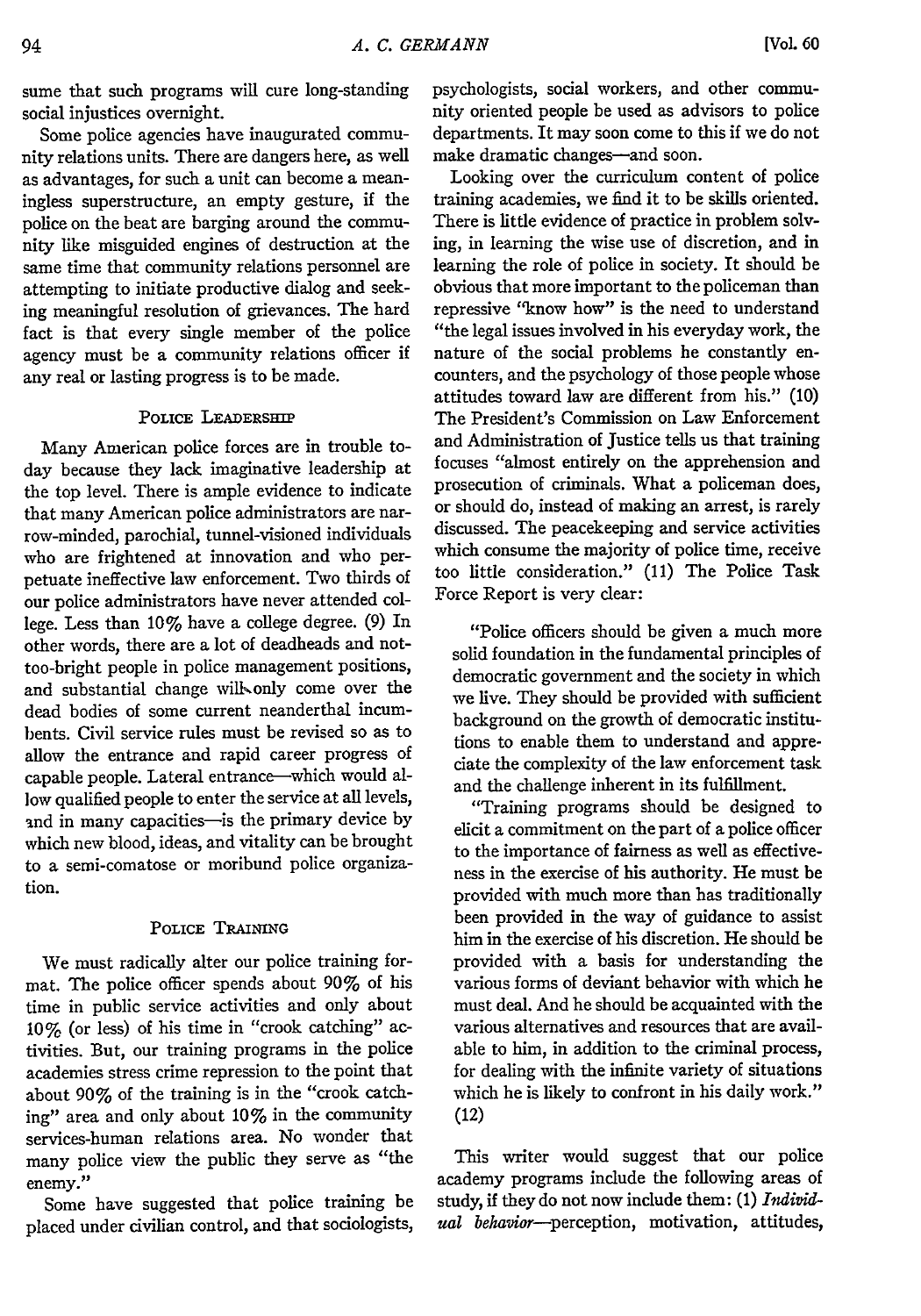views and values of man and society, deviant behavior and mental illness; (2) *Inter-personal be*havior-management of conflict, interaction processes, communications; **(3)** *Group behavior-group* dynamics, influence, cohesion, leadership, problem solving; (4) *Inter-group relations-prejudice,* discrimination, social, religious, economic, and political values; (5) *Community issues*-collective responsibilities, detection and analysis of tensions, environmental influences, community services, unpopular or extremist groups; **(6)** *Criminal justice administration-the* role of police in a democratic society; police policy and discretionary alternatives; relationships with prosecution, defense, courts, probation, corrections, and parole.

Further, training programs should be evaluated by means of before and after measurements; that training programs concentrate on attitudes and values as much as on skills and techniques; that training programs utilize the latest research of the behavioral sciences; and that all training programs and departmental operations be audited in order to reduce the gap between what is *taught* and what is *done.*

#### **CONCLUSIONS**

The future is bleak, indeed, if the American police department continues to meet today's problems with yesterday's attitudes and habits. The philosophy of social control must be reconsidered, with a resultant redefinition of criminal statutes and more broad role for police so that they become less narrowly repressive and military and more obviously dedicated to protection and service. A welleducated, highly motivated, friendly appearing public service officer, public welfare officer, human affairs officer, public safety officer-whatever name be used-should replace the repressively oriented and frightening policeman.

National attention should be given to research and development so that a coordinated systems approach dealing with the etiology of crime, social pathology, administration of criminal justice, and articulation of community efforts can be developed.

Our Mayors and City Managers must assume their responsibilities for coordinating community resources and for unifying the community in cohesive efforts to secure ordered liberty for all citizens.

Police agencies must be led by articulate, welleducated, up-to-date professional administrators who are informed as to new management theory, conscious of behavioral science applications, and

solicitous of the well-being of every citizen. No man should be appointed as Chief of Police, at any time; who does not have, at the least, a baccalaureate degree. Civil service rules must be amended so as to open up promotional opportunity, so as to allow for lateral entrance from outside the agency, and so as to encourage capable and motivated career candidates. Every American police agency should carefully audit all existing policies, procedures, and practices in order to expose and reject those which are unfair or ineffective, and in order to insure that every police action is effective, efficient, legal, moral, compassionate, and rational. Every American police agency should rapidly amplify its crime prevention program and take whatever steps are necessary *td* make every officer a community relations officer. Every American police agency must alter current training priorities so as to stress community services and human relations.

We must be alert to certain dangers: *expediency* -believing that ideals and principles must be placed to one side due to pragmatic necessities; futility-believing that the problems are so immense that there is nothing that one man can do; *comfort-believing* that traditional paths are easier to follow and that one should say what people want to hear; and *timidity-believing* that colleagues, supervisors, and administrators will be filled with so great wrath at any sign of independent judgment that silence is necessary for survival.

Finally, effective and edifying community policing rests upon these requirements:

The police must demonstrate, by attitude, pronouncement, and deed, that the goal "to protect and to serve" applies to every individual and group within the community-young and old, liberal and conservative, rich and poor, black and white, popular and unpopular, believer and non-believer-that crime prevention has as high a priority as crime repression, that human rights are as highly regarded as property rights, and that all policies and procedures are implemented with essential fairness always and everywhere.

The citizenry must demonstrate, by attitude, interest, and action, their commitment to ordered liberty, their understanding of criminal justice, their support of, cooperation with, and control of police, and their involvement always and everywhere, so that community policing is the pride of every citizen.

Chief Edward J. Allen, Santa Ana, poet laureate